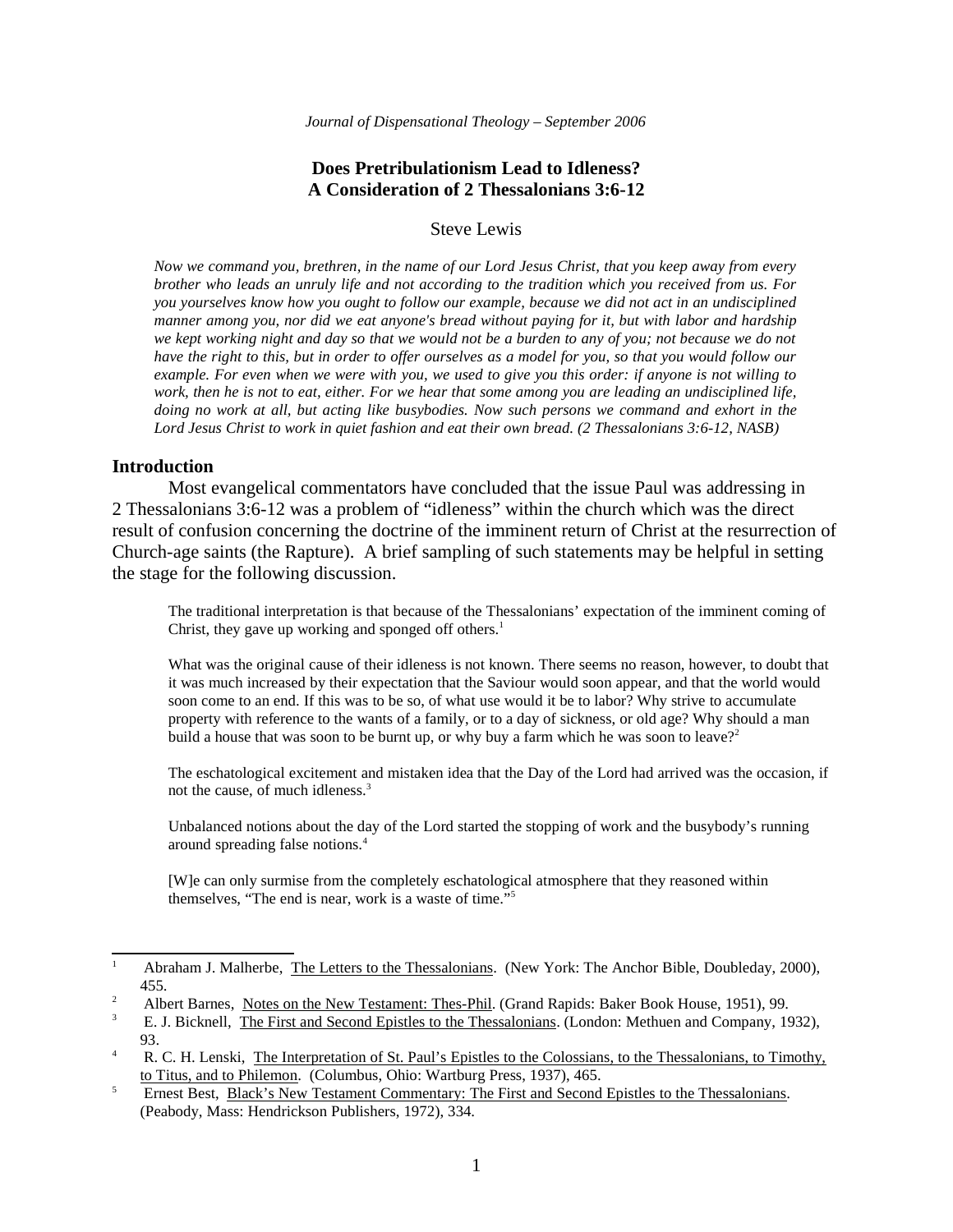These lazy people were asking the church to support them, expecting the church to provide their livelihood. They reasoned that Jesus was going to come back soon, so why not just live off the church until that time?...Even some Christians refused to work because they said, "The Lord is coming soon! Why should we work?"<sup>6</sup>

Some members of the church had become idle because they thought the coming of the Lord was imminent and felt that there was no need for diligence in worldly occupations and secular matters. They were under the impression that the end would soon come and there was no need for them to attend to any business except to prepare for His coming.<sup>7</sup>

The view that the day of the Lord had already set in and that the Lord would return at just any time would naturally stimulate their native tendency to give themselves to excited discussion in preference to dull manual labor.<sup>8</sup>

Some members of the assembly had misinterpreted Paul's teaching about the return of Christ, left their jobs, and were living off the generosity of the church. They were idle while others were working. Yet they expected the church to support them…. They had time on their hands and gossip on their lips, but they defended themselves by arguing, "The Lord is coming soon!"<sup>9</sup>

[T]he ataktoi were Christians whose belief in an imminent parousia led them to abandon what they considered mundane material pursuits. They may have reasoned that working for material gain was to commit the error of building up treasure on earth at a time when all such material stuff was about to pass away.<sup>10</sup>

In view of the nearness of the Parousia (as they thought) they were refraining from doing any work.<sup>11</sup>

Doctrinal error concerning the day of the Lord had led to disorderly conduct in the church. Paul dealt with the latter problem forcefully in this section. This cause-effect relationship is not stated explicitly in the epistle, but it is a safe deduction. …The offense was idleness, deliberate loafing which led some to interfere in the work of others (2 Thes. 3:11) and to expect others to provide for their needs (v. 12).<sup>12</sup>

It seems clear that some of the saints at Thessalonica had stopped working for a living because they were so intently waiting for the Lord's return.<sup>13</sup>

Evidently the precious truth of the second coming of our Lord had gripped the hearts of these Thessalonians so that they were fully expecting Him to return in their lifetime. I gather from this passage and the corresponding verses in the first Epistle that some of the members of the Church at Thessalonica who did not particularly enjoy hard work, were saying, "Well, if the Lord is coming soon what is the use of

9

<sup>6</sup> James T. Draper, 1 & 2 Thessalonians: The Hope of a Waiting Church. (Wheaton: Tyndale House Publishers, 1971), 239-240, 244.

<sup>7</sup> Oliver B. Greene, The Epistles of Paul the Apostle to the Thessalonians. (Greenville: The Gospel Hour, 1964), 295-296.

<sup>8</sup> D. Edmond Hiebert, The Thessalonian Epistles. (Chicago: Moody Press, 1971), 346.

Warren W. Wiersbe, The Bible Exposition Commentary (Vol 2). (Wheaton: Scripture Press, 1989), 204.

<sup>&</sup>lt;sup>10</sup> D. Michael Martin, The New American Commentary: 1, 2 Thessalonians (vol 33). (Nashville: Broadman and Holman Publishers, 1995), 274.

<sup>&</sup>lt;sup>11</sup> Leon Morris, The First and Second Epistles to the Thessalonians. (Grand Rapids: Eerdmans Publishing Company, 1959), 251.

<sup>&</sup>lt;sup>12</sup> Thomas L. Constable, Second Thessalonians, in Walvoord, John F. and Zuck, Roy B. The Bible Knowledge Commentary: New Testament. (Colorado Springs: Chariot Victor Publishing, 1983), 723.

<sup>&</sup>lt;sup>13</sup> William MacDonald, Believer's Bible Commentary: New Testament. (Nashville: Thomas Nelson Publishers, 1990), 874.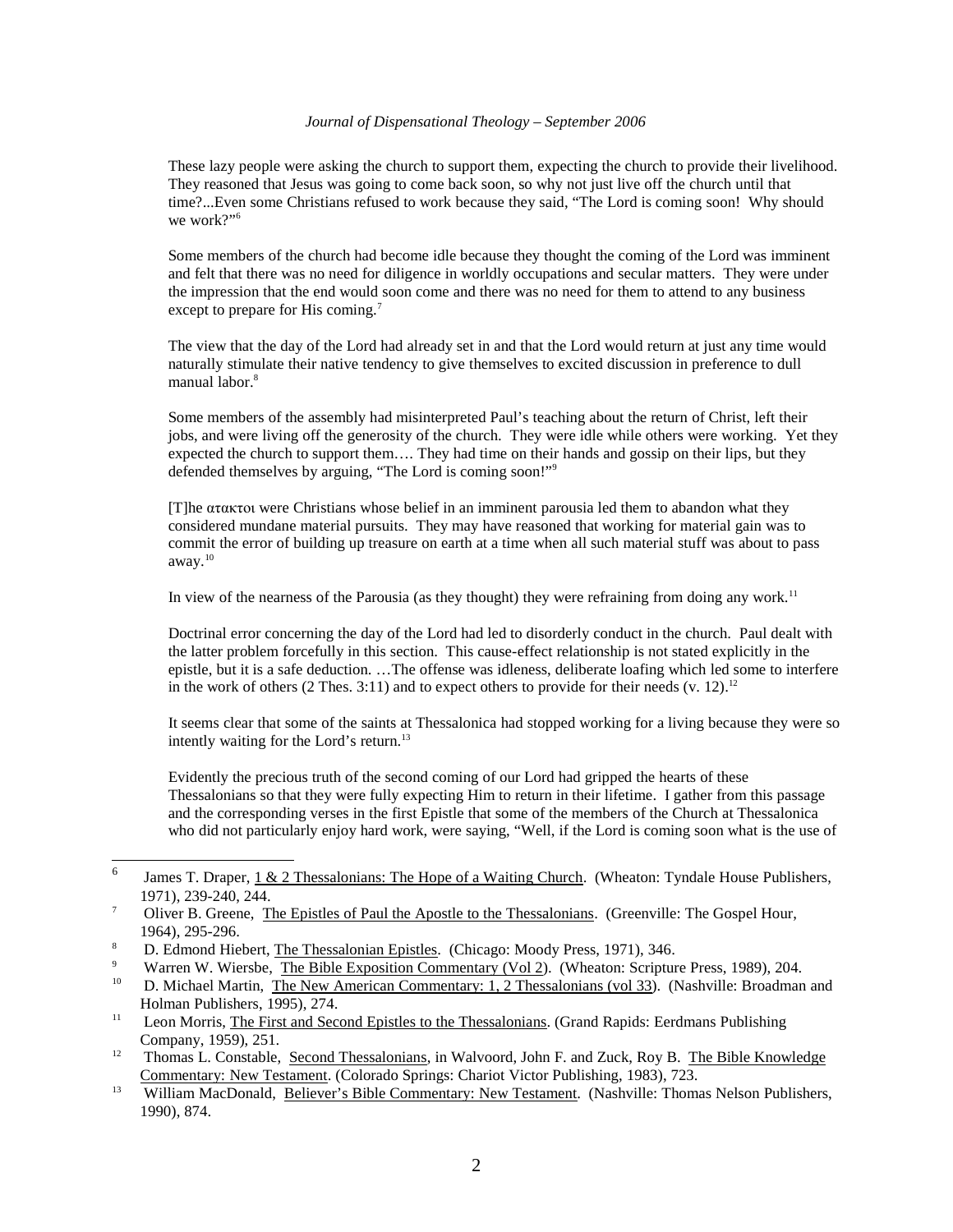working? Why not take it easy? Others of the brethren have enough laid up for the future; let them divide with us. There is no necessity for our working."<sup>14</sup>

Now disorder and confusion at Thessalonica had resulted, in some cases, from a few among them who, waiting for the Lord's coming, gave up their daily employment and went visiting from house to house, doubtless to discuss their "blessed hope."<sup>15</sup>

The great body of commentators, including the ablest, attribute this idleness to the erroneous notion that the Lord was about to come.<sup>16</sup>

Many conservative, Premillennial commentators are among the group which advances this view of 2 Thessalonians 3:6-12, but what may not be clearly recognized is that this view opens the doctrine of Premillennialism to criticism by those in opposing eschatological camps. Opponents of Premillennialism are able to say, in effect, that belief in the doctrine of Premillennialism results in deficiencies in character, and they can point to Paul's Thessalonian letters for Scriptural support that Premillennialism leads to "idleness" or "unruliness."

For example, in attempting to bring the doctrine of the imminent Rapture of the Church into disrepute, Allis states that, "The nearness of the goal may appeal to a man's selfishness, ambition, pride, even to his indolence."<sup>17</sup> In a later section entitled *Pretribulationism Appeals to Unworthy Motives* Allis says, "Before examining the evidence brought forward in support of this doctrine, it may be well to notice how singularly calculated it is to appeal to those selfish and unworthy impulses from which no Christian is wholly immune…. Christians who hold this doctrine are encouraged to view the present evil state of the world with a composure which savors not a little of complacency."<sup>18</sup>

Another commentator who was writing about 2 Thessalonians 3:6 plainly declared that, "The effect of the expectation of the speedy appearing of the Lord Jesus has always been to induce men to neglect their worldly affairs, and to lead idle lives. Man, naturally disposed to be idle, wants the stimulus of hope that he is laboring for the future welfare of himself, for his family, or for society, nor will he labor if he believes that the Saviour is about to appear."<sup>19</sup> [emphasis added]

From statements like these it is clear that Premillennialists should thoroughly examine the evidence supporting their view of 2 Thessalonians 3:6-12. A careful exegesis of this passage will show that the conventional view presented above is by no means demanded by the text. Needless criticism of the Premillennial doctrine can be avoided by maintaining a proper view of the "unruliness" which Paul addresses in 2 Thessalonians 3:6-12.

<sup>&</sup>lt;sup>14</sup> H. A. Ironside, <u>Philippians, Colossians, Thessalonians</u>. (Neptune, New Jersey: Loizeaux Brothers, 1975), 119.

<sup>15</sup> Cornelius R. Stam, Commentary on the Epistles of Paul to the Thessalonians. (Chicago: Berean Bible Society, 1984), 141.

<sup>&</sup>lt;sup>16</sup> J. W. McGarvey and Philip Y. Pendleton, Thessalonians, Corinthians, Galatians, and Romans. (Cincinnati: Standard Publishing Company, 1940), 47.

<sup>&</sup>lt;sup>17</sup> Oswald T. Allis, Prophecy and the Church. (Philipsburg: Presbyterian and Reformed Publishing Company, 1947), 169.

 $18$  Ibid., 207.

Barnes, 99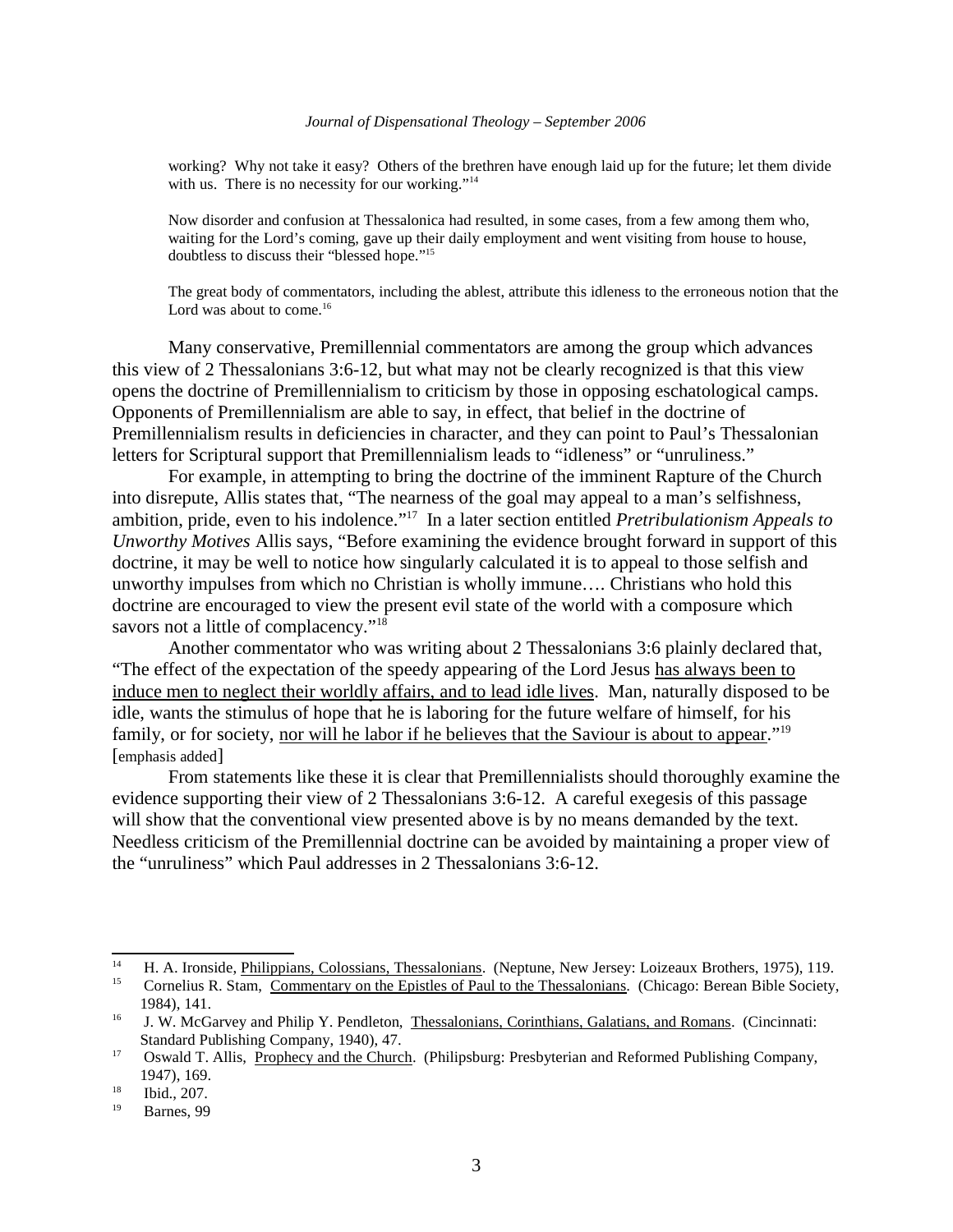# **The Problem of "Unruliness" in Thessalonica**

From Paul's Thessalonian letters it is apparent that there was a problem with some of the church members refusing to support themselves by working at their normal business. Paul affirms that this was occurring even during the time he was first with them in Thessalonica: "For even when we were with you, we used to give you this order: if anyone is not willing to work, then he is not to eat, either" (2 Thess. 3:10). After Paul departed from Thessalonica, however, this behavior was still occurring. In his first letter to the Thessalonians Paul instructed them:

Now as to the love of the brethren, you have no need for anyone to write to you, for you yourselves are taught by God to love one another; for indeed you do practice it toward all the brethren who are in all Macedonia. But we urge you, brethren, to excel still more, and to make it your ambition to lead a quiet life and attend to your own business and work with your hands, just as we commanded you, so that you will behave properly toward outsiders and not be in any need. (1 Thess. 4:9-12, NASB)

At the conclusion of this first letter, the apostle Paul also gave the church instructions for dealing with this on-going issue when he declared, "Admonish the unruly" (1 Thess. 5:14). As a first step, Paul was hopeful that these unruly brethren would listen to the voice of authority and reason, and that they would change their behavior.

It is clear from Paul's second letter to the Thessalonians, however, that the unruly ones within the church did not change their behavior after being admonished. Toward the end of his second letter Paul was forced to handle this issue in more detail, and he gave the church new and different instructions for decisively dealing with this problem (2 Thess. 3:6-15). It is evident that in both of the Thessalonian letters Paul was dealing with a small but specific group of believers, and that his instructions were intended to correct a specific offense. One of the first questions that must be addressed is, "What was the nature of the *unruliness* with which Paul was dealing?"

# **The Meaning of "Unruly" in the New Testament**

In 1 Thess. 5:14 Paul had directed the church to "admonish the unruly," and in 2 Thess. 3:6 he commanded them to "keep away from every brother who leads an unruly life." Lenski shows that these two occurrences of the term *unruly* are connected when he says, "True, the lone reference to the  $\alpha\tau\alpha\kappa\tau\sigma\tau$  in 1 Thess 5:14 might refer to any kind of irregular conduct; but in 2 Thess 3:6, 8, 11 the same word is used,  $\alpha \tau \alpha \kappa \tau \omega \varsigma$  twice and the verb  $\eta \tau \alpha \kappa \tau \eta \sigma \alpha \mu \epsilon v$  (we gospel ministers 'did not act disorderly among you'). The only fair deduction is that we have a reference to the same kind of disorderliness as that mentioned in 1 Thess 5:14."<sup>20</sup> Paul is addressing the same issue in the two Thessalonian letters, and it will be important to establish the intended meaning for the  $\alpha \tau \alpha \kappa \tau$ - word group if a proper understanding of this issue is to be obtained.

One of the challenges in arriving at the intended meaning for this term involves the limited number of occurrences of this word group in the New Testament. Elias explains that, "One side of the puzzle centers on the meaning of several words, all with the same Greek root (*atakt*-, which literally means 'not in proper order'). This word-group appears in the NT only here in 1 Thessalonians 5:14 and in 2 Thessalonians 3:6-15. Since these three words occur nowhere else in the NT and only once in the Septuagint (3 Macc. 1:19), we are largely restricted

 $20$  Lenski, 456.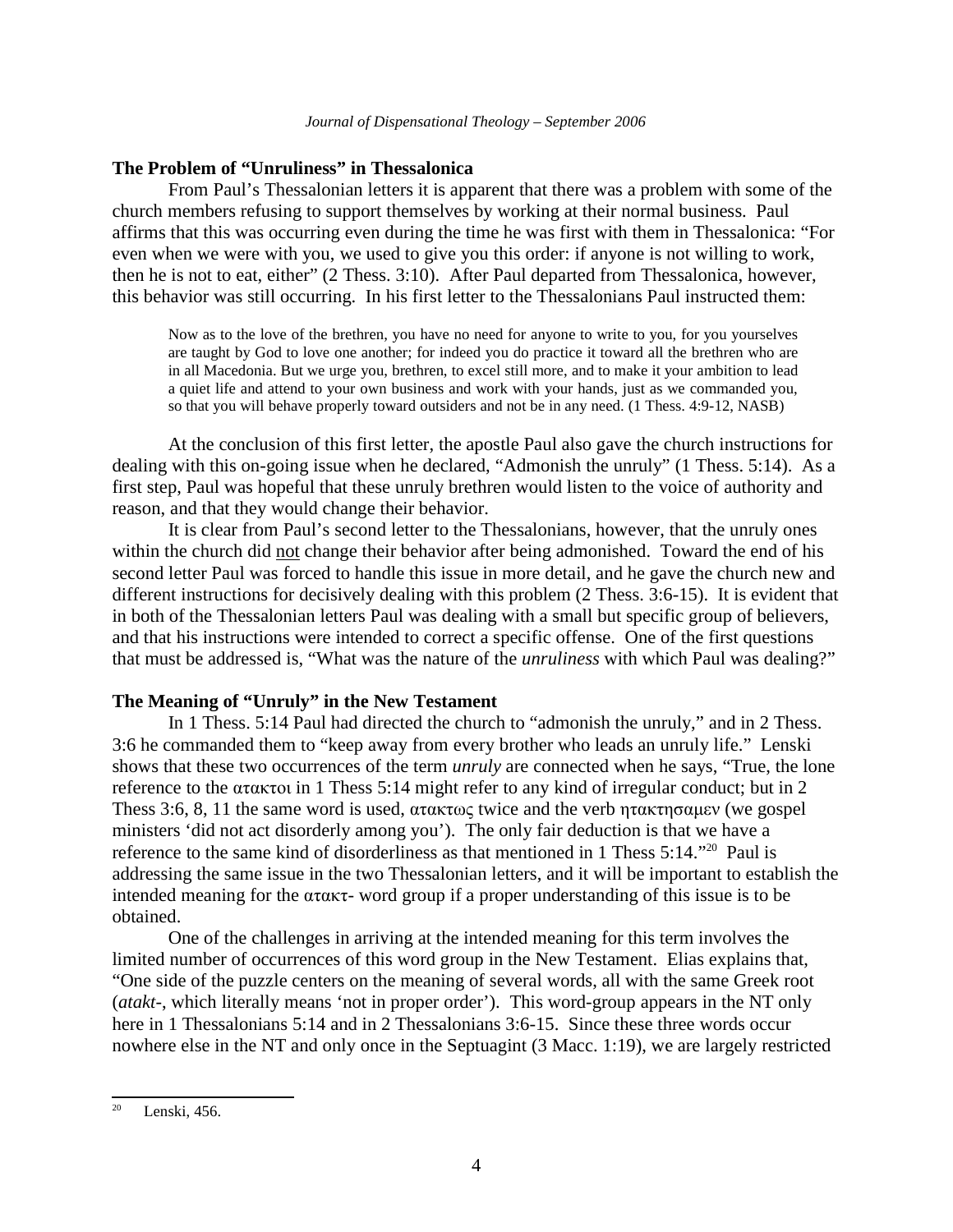to the clues contained within these two epistles."<sup>21</sup> Because the wider context of the NT instances of these words does allude to "working with your own hands," many scholars have concluded that the atakt- word group must be translated with the sense of *idleness* or *laziness*. For example, BAGD gives the following brief definition of the verb  $\alpha\tau\alpha\kappa\tau\epsilon\omega$ : "In our literature only 2 Th 3:7, where the context demands the meaning *be idle, lazy*."<sup>22</sup> However, if idleness, unfruitfulness, unemployment, or laziness were intended, then a different Greek term  $(\alpha \gamma \gamma o \zeta)$ would have better represented this meaning. "*Argos* means a) indolent, useless, unemployed, and b) incapable of action. It occurs in the NT in the secular sense in Mt. 20:3 (unemployed), Mt. 20:6 (inactive), and Tit. 1:12 (idle). It also has a religious sense in 2 Pet. 1:8, namely, ineffective, i.e., without works that express faith and hence unserviceable or worthless."<sup>23</sup> Thayer explains that the word  $\alpha$  pyoc means, "Free from labor, at leisure, Mt. 20:3, 6; 1 Tim. 5:13. Lazy, shunning the labor which one ought to perform, Jas. 2:20; Tit. 1:12; 2 Pet. 1:8. Of things from which no profit is derived, although they can and ought to be productive."<sup>24</sup> Since  $\alpha$ τακτος was used in the Thessalonian epistles rather than  $\alpha$ ργος, the distinct meaning of ατακτος should be carefully examined.

Words of the  $\alpha \tau \alpha \kappa \tau$ - group consist of the negative particle  $(\alpha$ -) and a derivative of  $\tau \alpha \sigma \sigma \omega$ , meaning to arrange in an orderly manner. The primary sense, then, is to be disorderly or to deviate from the prescribed order. " $\alpha \tau \alpha \kappa \tau o \varsigma$  means disordered, disorderly, undisciplined, unbridled, without law or order.  $\alpha \tau \alpha \kappa \tau \epsilon \omega$  means to set oneself outside the order."<sup>25</sup> Thayer comments that  $\alpha\tau\alpha\kappa\tau\epsilon\omega$  was used "of soldiers marching out of order or quitting the ranks,"<sup>26</sup> and Barnes remarks that, "It is not difficult, in an army, when soldiers get out of the line or leave their places in the ranks or are thrown into confusion, to see that little can be accomplished in such a state of irregularity and confusion. As little difficult is it, when the members of a church are out of their places, to see that little can be accomplished in such a state. Many a church is like an army where half the soldiers are out of the line; where there is entire insubordination in the ranks, and where not half of them could be depended on for efficient service in a campaign."<sup>27</sup> The idea represented by this word group is that of deliberate disorderliness, insubordination, or unruliness. As Gaventa says, "Although the refusal to work appears to be one of the leading problems with these believers, the word itself suggests something other than sloth; it suggests a sense of insubordination that results in disorderliness – and therefore includes a refusal to work."<sup>28</sup> Elias concurs when he states that, "This group cannot be characterized simply as idle or lazy. In addition, they seem to have been socially disruptive, perhaps also

<sup>&</sup>lt;sup>21</sup> Jacob W. Elias, Believers Church Bible Commentary: 1 and 2 Thessalonians. (Scottdale, Pennsylvania: Herald Press, 1995), 319.

<sup>&</sup>lt;sup>22</sup> Walter Bauer, William F. Arndt, F. Wilbur Gingrich, and Frederick W. Danker, A Greek-English Lexicon of the New Testament. (Chicago: The University of Chicago Press, 1979), 119.

<sup>&</sup>lt;sup>23</sup> Geoffrey W. Bromiley, Theological Dictionary of the New Testament (Abridged). (Grand Rapids: Eerdmans Publishing Company, 1985), 76.

<sup>&</sup>lt;sup>24</sup> Joseph Henry Thayer, The New Thayer's Greek-English Lexicon of the New Testament. (Peabody: Hendrickson Publishers, 1981), 72.

 $rac{25}{26}$  Bromiley, 1156.

 $\frac{26}{27}$  Thayer, 83.

 $\frac{27}{28}$  Barnes, 57-58.

<sup>28</sup> Beverly Roberts Gaventa, Interpretation: First and Second Thessalonians. (Louisville: John Knox Press, 1998), 128.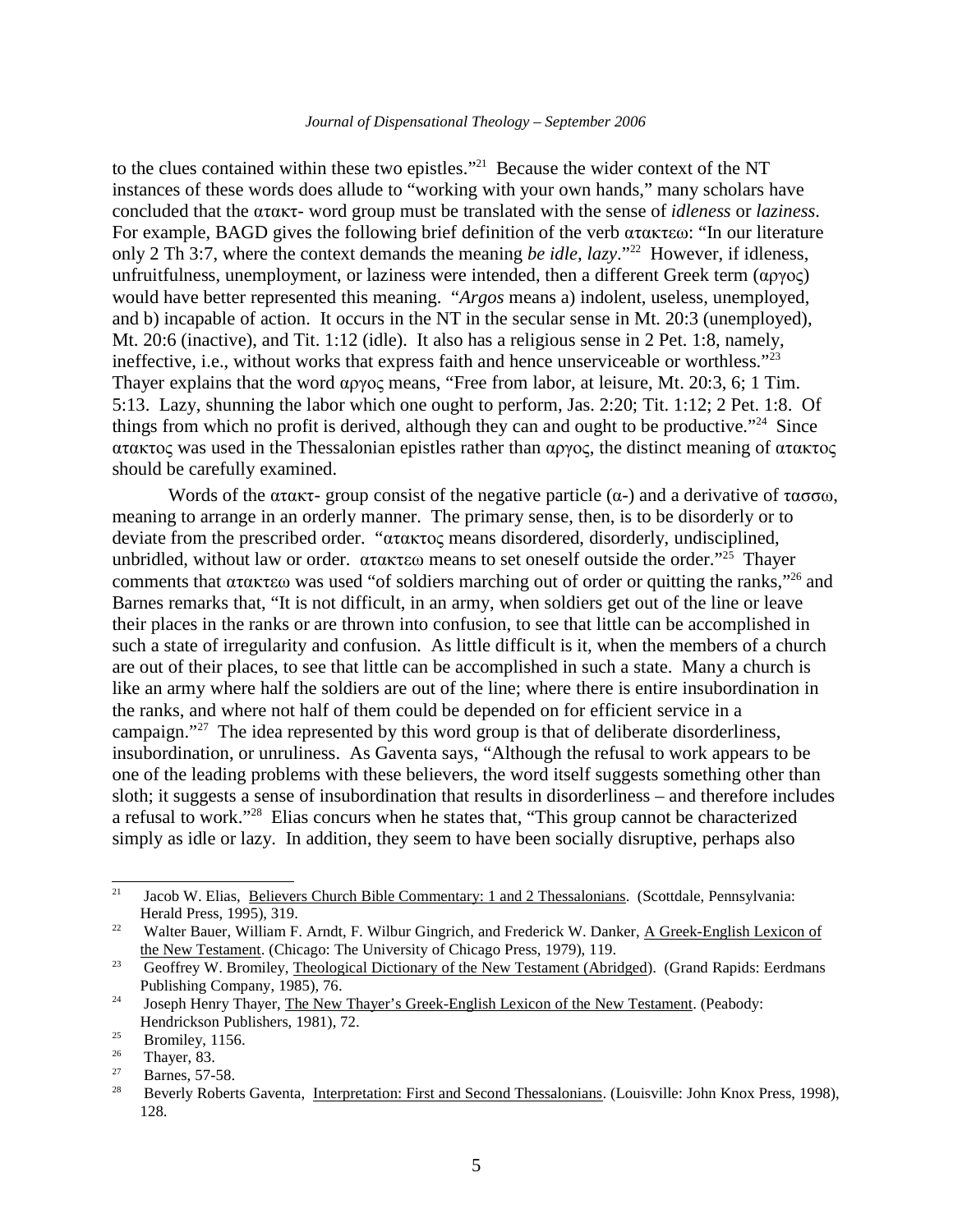resisting instruction and guidance given by the leaders of the congregation generally."<sup>29</sup> In order to determine in exactly what manner these believers were being unruly, it will be necessary to analyze the descriptions given of them by the apostle Paul in the Thessalonian letters.

### **What Characterized the Behavior of the "Unruly?"**

From 2 Thessalonians 3:6-12 there are at least seven characteristics of these believers which help to define the exact nature of their unruliness. First, they were described as Christian brothers. "Now we command you, brethren, in the name of our Lord Jesus Christ, that you keep away from every brother" (2 Thess. 3:6), indicating that the unruly ones were fellow-believers within the Thessalonian church. As believers, they would therefore come under the jurisdiction of the exhortations of the apostle Paul and the church as a whole. In 2 Thess. 3:15, Paul cautions the church not to treat the unruly ones as enemies, but continue to admonish them as brothers in Christ.

Second, these believers were acting in disobedience to the tradition that Paul had given them. "Keep away from every brother who leads an unruly life and not according to the tradition which you received from us" (2 Thess. 3:6). Broadly speaking, this tradition consisted of Paul's general example and instructions which were passed on personally when he was with them, as well as through his written epistles (2 Thess. 2:15). Although the unruly believers were members of the group which was obligated to adhere to the instructions of the apostle, there was a specific way in which they had departed from these instructions. Obviously Paul had admonished them to resume earning their own livelihood, but they continued to be unwilling to do so. The question remains as to whether their refusal to resume work is what fully constituted their "disobedience to tradition" or whether this was merely a symptom reflecting a larger problem of insubordination and unruliness.

Third, the unruly brothers were living off of others within the church and becoming a burden to them. Paul clearly contrasts his own behavior with that of the unruly believers when he says, "We did not act in an undisciplined manner among you, nor did we eat anyone's bread without paying for it, but with labor and hardship we kept working night and day so that we would not be a burden to any of you" (2 Thess. 3:7-8). When Paul used the expression *eat anyone's bread* he was indicating more than simply receiving a meal from members of the church. "To eat bread is evidently a Semitism. It means not simply 'get a meal' or even 'meals,' but rather 'get a living' (cf. Gen. 3:19; Amos 7:12, etc.). Paul does not mean that he had never accepted a hospitable invitation, but that he had not depended on other people for his means of livelihood."<sup>30</sup> By way of contrast, Paul shows that the unruly ones were depending on church members for their livelihood and thereby becoming a burden to the church.

Fourth, it was possible that the unruly brothers were claiming the same right to the support of the church which Paul could have claimed. "We kept working night and day so that we would not be a burden to any of you; not because we do not have the right to this" (2 Thess. 3:8-9). Again, Paul is setting up a stark contrast between himself and the unruly ones. He had a legitimate right to the support of the church, while they could not claim that right. The implication is that they were attempting to claim the same right of entitlement to church support which is due a recognized member of church leadership.

 $rac{29}{30}$  Elias, 319.

Morris, 253.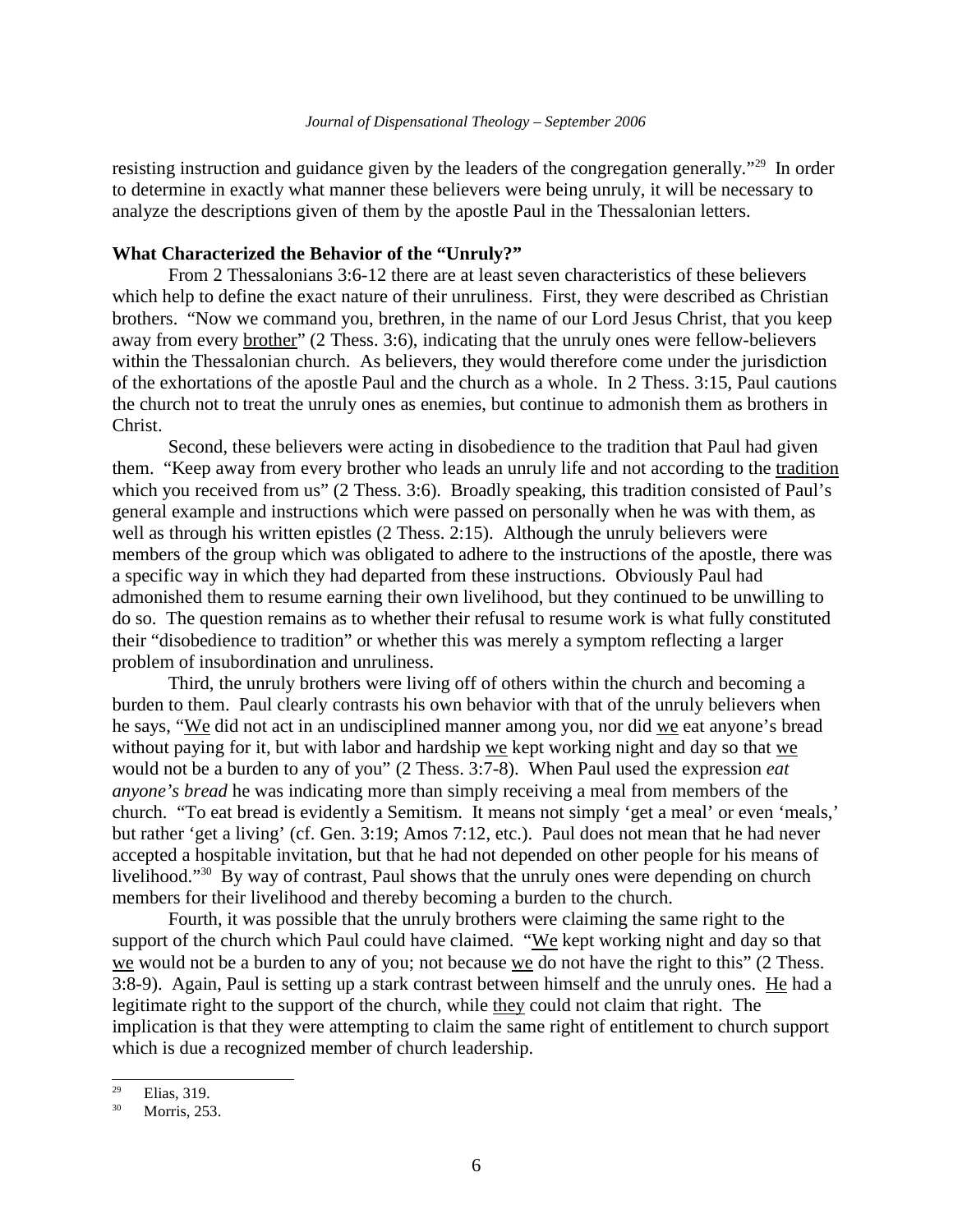Fifth, the unruly believers were not willing to work at their own business in order to earn their own livelihood. "For even when we were with you, we used to give you this order: if anyone is not willing to work, then he is not to eat, either. For we hear that some among you are leading an undisciplined life, doing no work at all" (2 Thess. 3:10-11). The word that is used for *work* is the Greek term  $\epsilon$ <sub>p</sub> $\alpha$ <sup>*z*</sup><sub>p</sub> $\alpha$ <sub>*z*</sub> $\alpha$ <sub>*z*</sub> $\alpha$ *,* and it is the same term that Paul had used to describe his own example of laboring at his trade while in Thessalonica so that he would not be a burden to anyone. Thayer explains the meaning of this term as, "to trade, to make gains by trading, do business."<sup>31</sup> The unruly believers were neglecting their normal business activities and expecting to receive their livelihood from the church.

Sixth, these unruly brothers were certainly not inactive, lethargic, or idle loafers. They were very busy in other people's affairs. "Some among you are leading an undisciplined life, doing no work at all, but acting like busybodies" (2 Thess. 3:11). The final clause of this verse contains a very interesting play on words in the original Greek:  $\mu \delta \epsilon v \epsilon \gamma \alpha \zeta \delta \mu \epsilon v \omega \zeta \alpha \lambda \alpha$  $\pi$ εριεργαζομενους, which could be translated literally as "working nothing but working around." Thayer comments that the term  $\pi$ εριεργαζομενους was "used apparently of a person officiously inquisitive about other's affairs."<sup>32</sup> The meaning of this term certainly goes beyond that of *idleness*, "suggesting that they actively interfere in the life of the community."<sup>33</sup> Bruce maintains that it might "be a symptom of that religiosity which must always be prying into the private lives of others."<sup>34</sup> It appears, then, that the unruly believers were very active in the life of the church, possibly in a self-appointed "official" capacity.

Seventh, the unruly ones were out from under proper authority or acting on their own authority. "Now such persons we command and exhort in the Lord Jesus Christ to work in quiet fashion and eat their own bread" (2 Thess. 3:12). Paul commanded these insubordinate believers to stop their meddlesome activities and return to their normal business. It is important to recognize that Paul is focusing on the aspect of *quietness* in his injunction for them to return to their regular work. "The emphasis rests on the phrase  $\mu \in \mathcal{L}$  mov $\zeta \in \mathcal{L}$ . This phrase is placed forward for the sake of emphasis just as in 1 Thess 4:11  $\eta \sigma v \xi \alpha \xi \epsilon v$  is placed forward for the same reason."<sup>35</sup> As Bruce declares, "Such quiet behavior is the antithesis to interfering in other people's affairs and being a general nuisance."<sup>36</sup> A sense of stillness, silence, or ceasing from undue commotion would be the natural result of obedience to Paul's command, but the emphasis on quietness also contains an implied connection with submission to proper authority. "Spicq (*Les Thesaloniciens*) claims that those living  $\alpha \tau \alpha \kappa \tau \omega \varsigma$  were resisting authority. This is perhaps implied in v. 6 since the people involved are said not to be living according to the traditions received from Paul."<sup>37</sup> In another of Paul's epistles the same term for *quietness* is used in the discussion of women submitting to the teaching authority of the church leadership: "A woman must quietly receive instruction with entire submissiveness. But I do not allow a woman to teach

 $\frac{31}{32}$  Thayer, 247.

 $\frac{32}{33}$  Thayer, 502.

 $33$  Best, 340.

<sup>34</sup> F. F. Bruce, Word Biblical Commentary: 1 and 2 Thessalonians (vol 45). (Waco: Word Books, Publisher, 1982), 207.

 $\frac{35}{36}$  Lenski, 465.

 $36$  Bruce, 207-208.

<sup>37</sup> Charles A. Wanamaker, The Epistles to the Thessalonians. (Grand Rapids: Eerdmans Publishing Company, 1990), 281.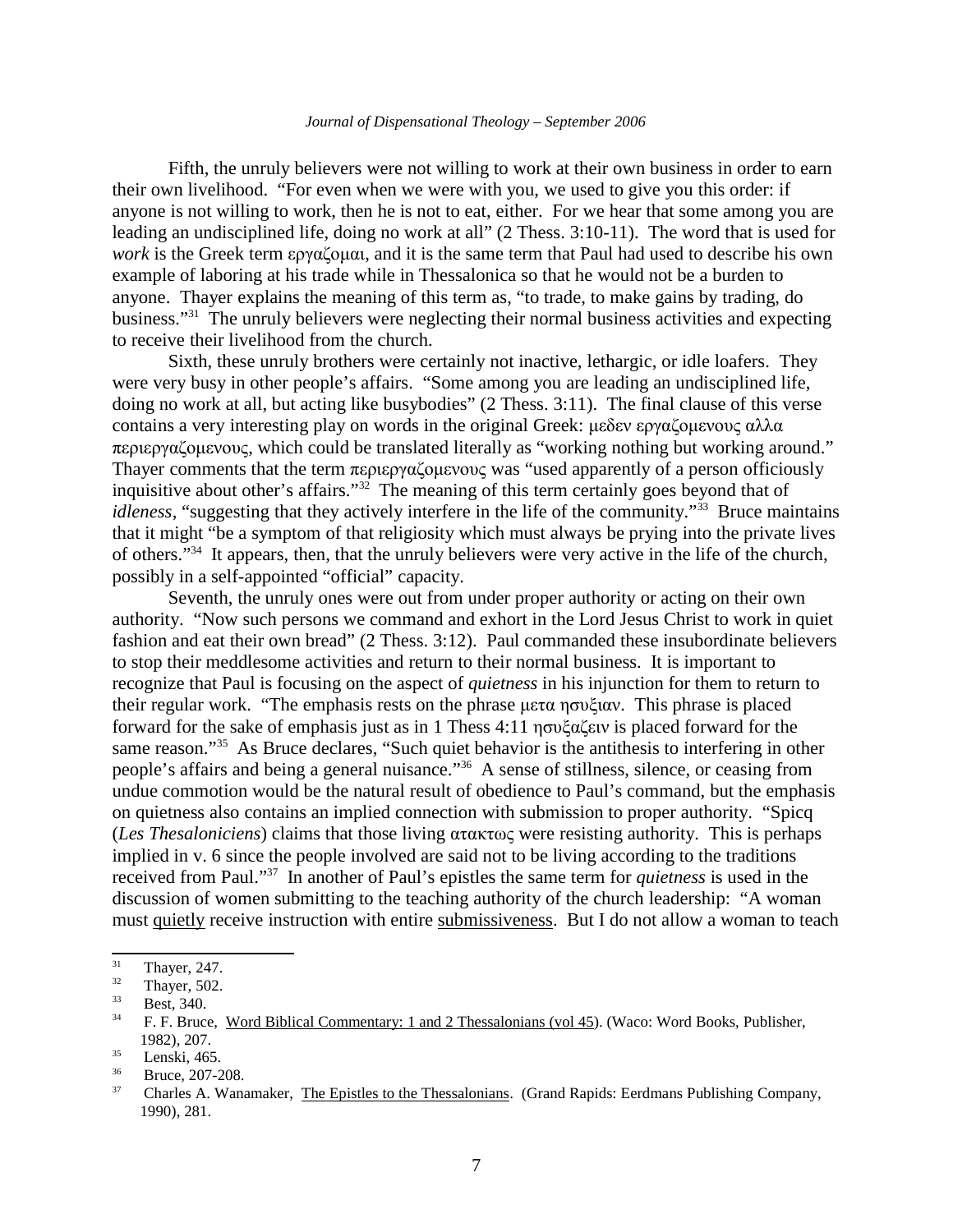or exercise <u>authority</u> over a man, but to remain quiet" (1 Timothy 2:11-12). The implication in 2 Thessalonians 3:12 is that the unruly, insubordinate believers are to submit to proper authority, to cease their unauthorized activity, and to focus their efforts on their normal livelihood.

### **What Was the Cause for This "Unruliness?"**

This is a very important question, but what must be recognized is that the apostle Paul does not give an answer to this question in the inspired text of his epistles. Many commentators have acknowledged this fact:

We are not told why the minority does not work.<sup>38</sup>

What was the original cause of their idleness is not known.<sup>39</sup>

What motivates this pattern of disruptive behavior, in which some decide that they will no longer work but will work at meddling in the lives of others? The writer does not provide an explanation.<sup>40</sup>

However, the text never states what motivated the  $\alpha\tau\alpha\kappa\tau\alpha_1$ , and assuming they had succumbed to an aberrant eschatology is only one of the viable options for explaining their behavior. $41$ 

At the outset of this discussion it must be admitted that no sincere biblical expositor can be absolutely dogmatic about this issue, simply because the text of Scripture does not clearly reveal the specific cause for this unruly behavior. One thing that is certain, however, is that the Thessalonians to whom Paul was writing would have known exactly what he was talking about. Several possible causes for the unruliness of these believers have been suggested, and five different proposals will be discussed here.

### *The Character Flaw of Laziness*

Some have suggested that the Thessalonians had an inherent character weakness toward indolence which was the cause of their idleness. As Hiebert has said, "They may simply have been cloaking a disposition to idleness under a mask of feverish activity, perhaps spending on 'religious' work the time that should rightly have been given to manual labor…. The habit of idleness seems to have been a part of the background of some of the Thessalonian church members."<sup>42</sup> This view receives support from the fact that the members of the Thessalonian church were all new believers at the time Paul wrote to them. Christian maturity is a process that occurs over a span of time, and the Thessalonian believers were "babes" in Christ. It is quite possible that many of them had a natural bent toward laziness, but this does not seem to be a sufficient reason for Paul to address them as insubordinate, disorderly, or unruly.

 $38$  Best, 334.

 $\frac{39}{40}$  Barnes, 99.

 $^{40}$  Gaventa, 129.

 $41$  Martin, 274.

Hiebert, 346.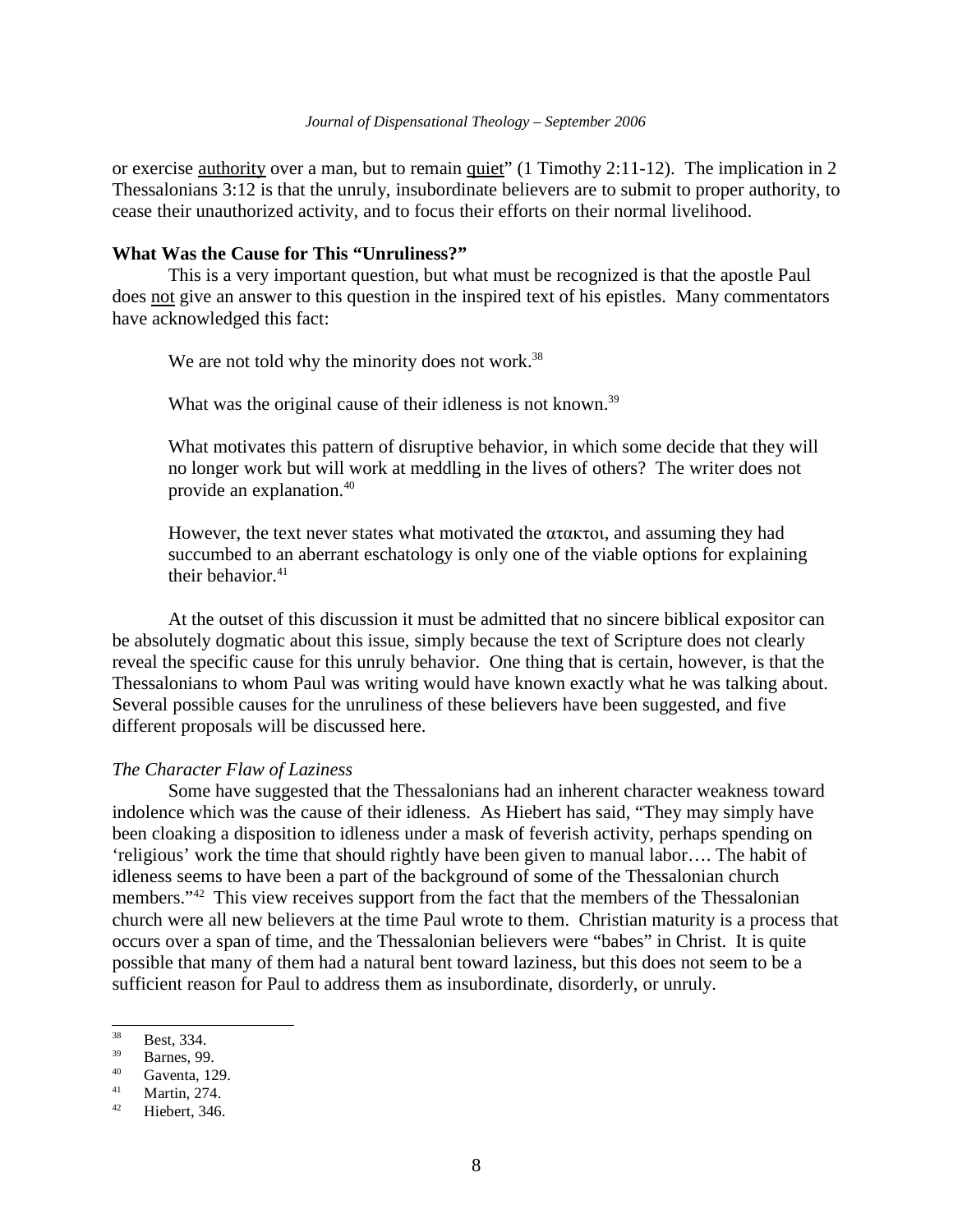### *The Trauma of Persecution*

Another view is that the trauma resulting from the intense persecution of the Thessalonian believers was causing them to despair of their lives, and a corollary effect was that they gave up their normal work activities. It is certainly true that the Thessalonian Christians were being severely afflicted, as the apostle Paul confirmed:

For you, brethren, became imitators of the churches of God in Christ Jesus that are in Judea, for you also endured the same sufferings at the hands of your own countrymen, even as they did from the Jews. (1 Thess. 2:14)

Therefore when we could endure it no longer, we thought it best to be left behind at Athens alone, and we sent Timothy, our brother and God's fellow worker in the gospel of Christ, to strengthen and encourage you as to your faith, so that no one would be disturbed by these afflictions; for you yourselves know that we have been destined for this. For indeed when we were with you, we kept telling you in advance that we were going to suffer affliction; and so it came to pass, as you know. (1 Thess. 3:1-4)

Therefore, we ourselves speak proudly of you among the churches of God for your perseverance and faith in the midst of all your persecutions and afflictions which you endure. This is a plain indication of God's righteous judgment so that you will be considered worthy of the kingdom of God, for which indeed you are suffering. For after all it is only just for God to repay with affliction those who afflict you, and to give relief to you who are afflicted and to us as well when the Lord Jesus will be revealed from heaven with His mighty angels in flaming fire, dealing out retribution to those who do not know God and to those who do not obey the gospel of our Lord Jesus. (2 Thess. 1:4-8)

While it is true that the Thessalonian believers experienced serious affliction, and the trauma associated with such experiences often does impact one's ability to function normally, this does not seem to provide a satisfactory basis for Paul to address them as insubordinate or unruly. In addition, rather than rebuking them for their reaction to persecution, Paul actually gave them high praise for their response to affliction.

### *The View of Labor as Degrading*

Some have suggested that there was a general prejudice in the Greek mind against all manual labor. McGarvey and Pendleton explain that, "Many of the Thessalonian converts were from the laboring classes. Now, laborers in that day were brought into competition with slave labor, and hence were disposed to look upon all manual work as degrading. This false view of life was the main influence which produced that vast multitude of parasites that then swarmed in every large city of the empire. To correct this mistaken pride, and to restore labor to its just dignity, Paul had made tents and supported himself by his hands while at Thessalonica. For these and other reasons he had also waived his right to support and had sustained himself while at Corinth (Acts 18:3; 2 Cor. 11:9) and at Ephesus (Acts 20:34)."<sup>43</sup> Best adds that, "Perhaps they also had the Hellenistic scorn for manual work; as Christians they are the free children of God and cannot be expected to work like slaves."<sup>44</sup> While it is possible that this sort of attitude was held by some within the Thessalonian church, it is unclear why such "free children of God" would deliberately choose to gain their livelihood from other "free children of God" who were still earning a living by doing their normal business. There is no evidence for the existence of a

 $^{43}$  McGarvey and Pendleton, 46.

Best, 334.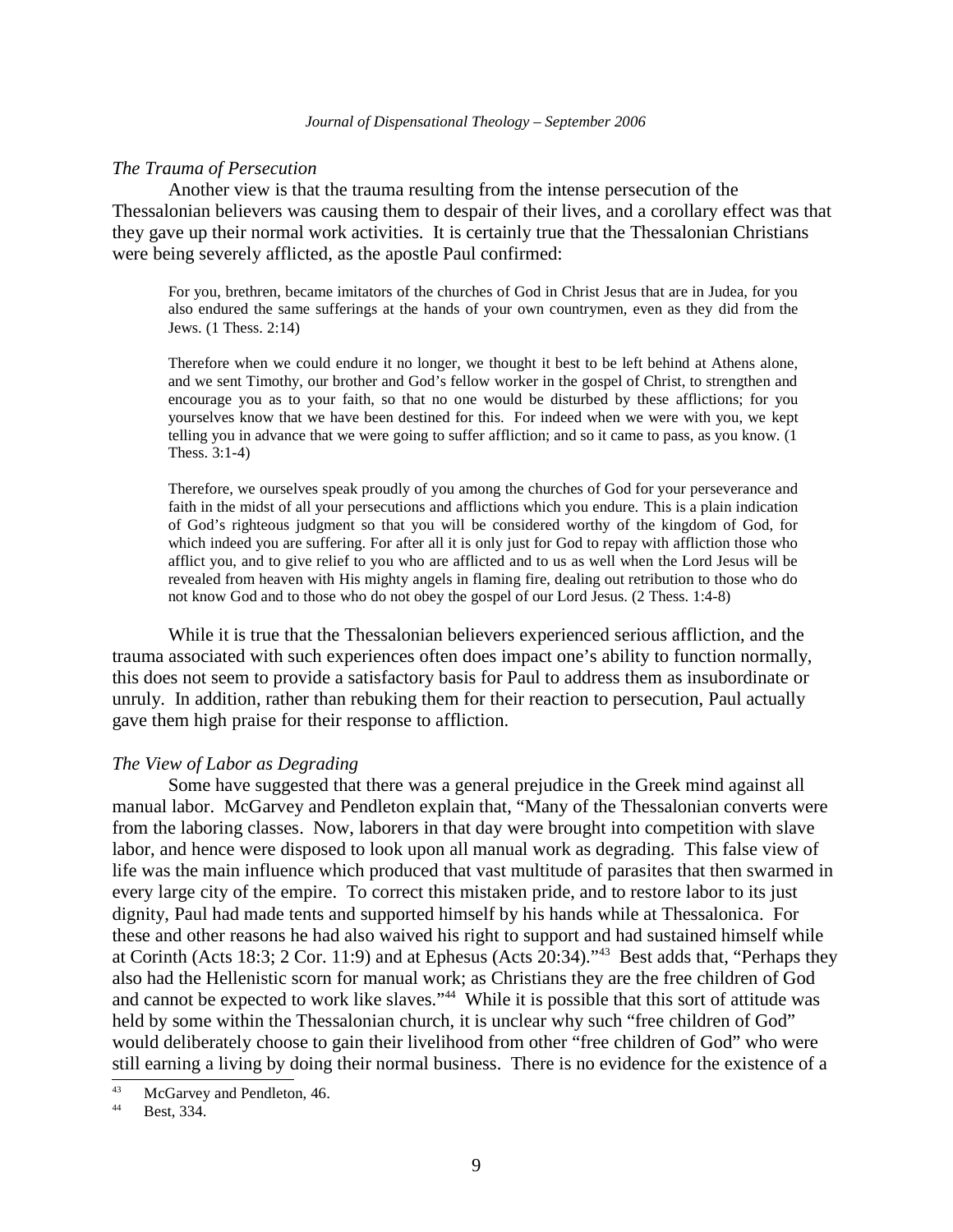"laboring" class of Christians from whom a few "enlightened" believers were allowed to gain their livelihood.

# *The Nearness of the Rapture*

Probably the most commonly held view is that the nearness of Christ's return led the Thessalonian believers to the conclusion that they could abandon their normal work activities while waiting for the Rapture to take place. Lenski states, "We may picture them sitting around for hours in the bazaars and little shops of the other members, making a nuisance of themselves, and trying to unsettle the stable members with their fanatical notions."<sup>45</sup> Typically this view relies on making a connection between the injunctions regarding work/idleness and the eschatological sections of the Thessalonian epistles. In describing the typical argument Martin says that "eschatological concerns appear to dominate 2 Thessalonians, a letter that has the treatment of the  $\alpha\tau\alpha\kappa\tau\sigma\sigma$  as its primary ethical concern. Similarly, in 1 Thessalonians it is concern that believers work  $(4:11-12)$  and not be idle  $(5:12-14)$  that brackets Paul's eschatological discussions in 4:13-5:11. Finally, the connection between the  $\alpha\tau\alpha\kappa\tau\sigma\iota$  and an eschatological motivation seems both logical and true to human nature."<sup>46</sup> Martin goes on to say, "However, the text never states what motivated the  $\alpha\tau\alpha\kappa\tau\omega$ , and assuming they had succumbed to an aberrant eschatology is only one of the viable options for explaining their behavior. Neither letter explicitly connects the expectation of an imminent parousia and the actions of the idle."<sup>47</sup> Regarding the connection between idle behavior and eschatology, Malherbe comments, "The traditional interpretation is that some Thessalonians thought that the coming of Christ was so imminent that they saw no reason to work and thereby prepare for the future (e.g., Rigaux, Best, Bruce, Jewett)…. Several factors make this interpretation improbable. The connection between idleness and eschatology is not made anywhere in the Thessalonian letters."<sup>48</sup> In fact the matter of "working with your own hands" (1 Thess. 4:11) is directly connected to the previous issue of expressing brotherly love, rather than to the subsequent topic of the resurrection of deceased believers. Malherbe insists that "Paul is correcting some Thessalonians who were abusing the love of the congregation by refusing to work, and instead looking to the church for their livelihood.… Partly because the connection between love and idleness is not explicitly made by Paul, it has not been examined in detail, and quite diverse interpretations of the situation have been offered."<sup>49</sup> At least in 1 Thessalonians 4, then, it is clear that there is not a causal relationship between eschatological confusion and idle behavior.

Specifically regarding the passage in 2 Thessalonians 3:6-12, McGarvey and Pendleton explain that, "The great body of commentators, including the ablest, attribute this idleness to the erroneous notion that the Lord was about to come; but there is no hint of this in the text…. Moreover, such expectations as to the Lord's coming have often been repeated in history, and have not been found to be very productive of idleness, and certainly not in that 'busybody' form which is here rebuked."<sup>50</sup> Green also states that "in the present text and the others that deal with this problem, the eschatological expectation is not addressed, and Paul does not imply that this is

 $\frac{45}{46}$  Lenski, 463.

 $^{46}$  Martin, 274.

 $^{47}$  Ibid.

<sup>&</sup>lt;sup>48</sup> Malherbe, 253.

Ibid., 252.

<sup>&</sup>lt;sup>50</sup> McGarvey and Pendleton, 47.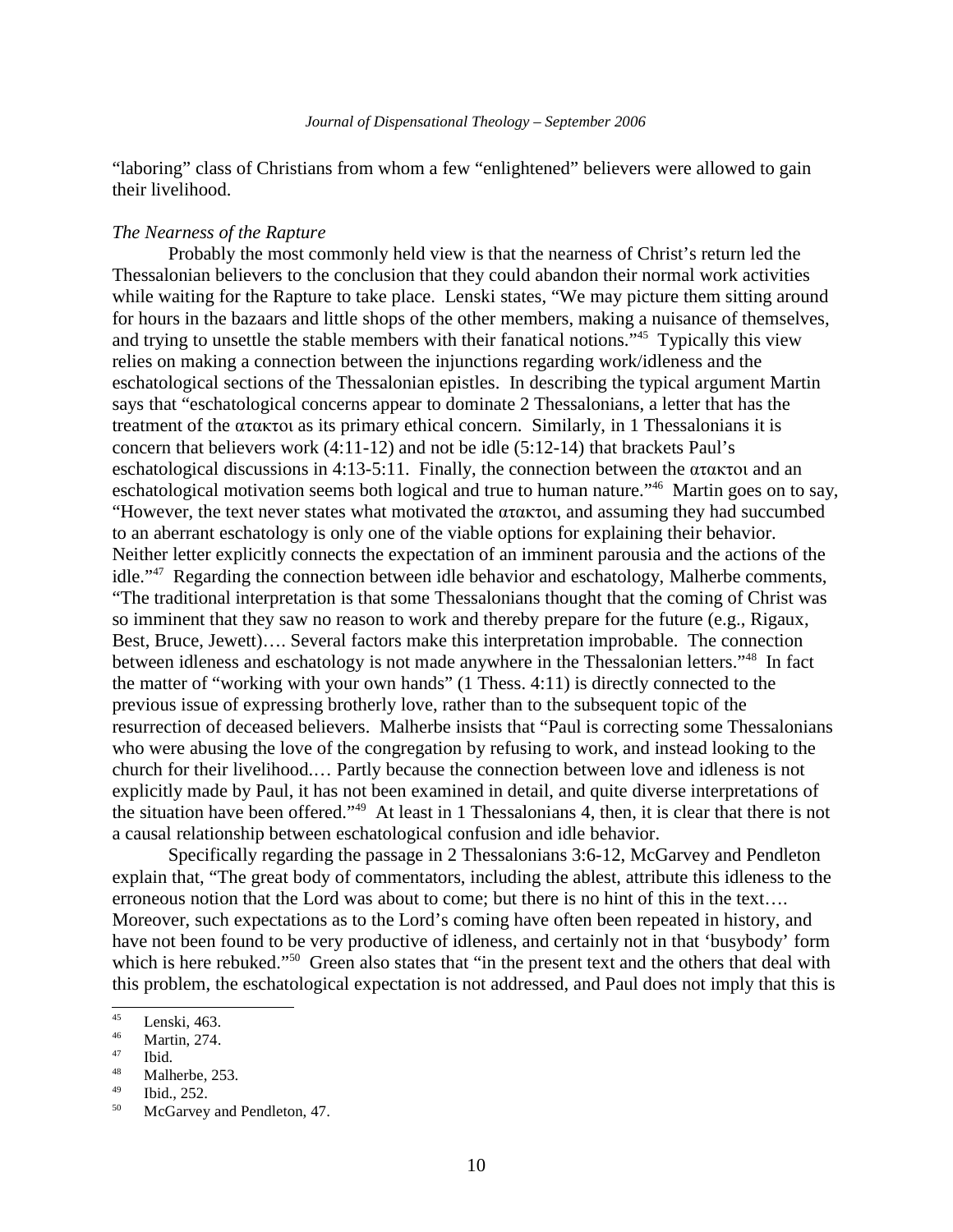the source of their rejection of labor. Although this and the previous letter are deeply concerned with eschatology, the author does not link this teaching with the problem of labor. In fact, the discussion on labor in 3:6-15 is not even juxtaposed with the eschatological concerns addressed previously."<sup>51</sup> Hiebert adds, "Only the doctrinal error concerning the day of the Lord receives a fuller treatment (2:1-12). There is no expressed connection between the doctrinal error and the disorderly conduct of certain members. The doctrinal error apparently did not produce the practical problem."<sup>52</sup> Along these same lines, Malherbe argues that "there is no connection made anywhere in the Thessalonian letters between eschatology and work or idleness. The latter objection to the eschatological interpretation especially carries weight with respect to 2 Thess 3:6-12. The traditional interpretation is that because of the Thessalonians' expectation of the imminent coming of Christ, they gave up working and sponged off others.… If there were a connection between eschatology and the unwillingness to work, 2 Thess 2:1-2 poses a problem, for the eschatological error mentioned there is not an imminent futuristic expectation, but an already realized eschatology."<sup>53</sup> It is clear, then, that the typical association between eschatological confusion and idle behavior is not directly supported by the text of the Thessalonian letters.

# *The Self-Proclaimed Authority of Some*

Some have proposed that a small group of believers was exercising a self-appointed spiritual ministry within the Thessalonian church, and that they were claiming the right of support from the church as a result. "Ellis had suggested that the  $\alpha\tau\alpha\kappa\tau\alpha$  were a small group of Christian workers who were living off the church rather than working at other jobs to supply their needs. If such were the case, it certainly would have been appropriate for Paul to cite his own example of self-support as evidence that his coworkers in Thessalonica should support themselves as he had (vv. 7-9). Such persons might be characterized as idle, but as we have already seen, disorderly or insubordinate probably would be a better characterization of the ataktoi than idle."<sup>54</sup> Bruce presents this view by saying that, "Ellis thinks of 'a group of Christian workers' as addressed not only here but in 2 Thess generally. So far as the present context is concerned, he points to vv 7-9, where the persons addressed 'are commanded to imitate Paul in one specific respect, that is, in forgoing the Christian worker's right to unqualified support,' and to v 10, where 'these persons are receiving financial support or, at least, communal meals."<sup>55</sup> Jewett also holds this view. "He maintains that Paul's argument in vv. 6-10 was directed toward the ataktoi whom he says may have claimed apostolic privilege for receiving support from the community."<sup>56</sup>

The question remains as to why certain Thessalonian believers would have attempted to claim the right of support from the church, and DeBoer explains several aspects of their behavior which may shed light on this question.

<sup>&</sup>lt;sup>51</sup> Gene L. Green, <u>The Letters to the Thessalonians</u>. (Grand Rapids: Eerdmans Publishing Company, 2002), 341.

 $5^{\frac{52}{3}}$  Hiebert, 337-338.

 $53$  Malherbe, 455.

 $\frac{54}{55}$  Martin, 274-275.

Bruce, 204.

<sup>56</sup> Wanamaker, 280.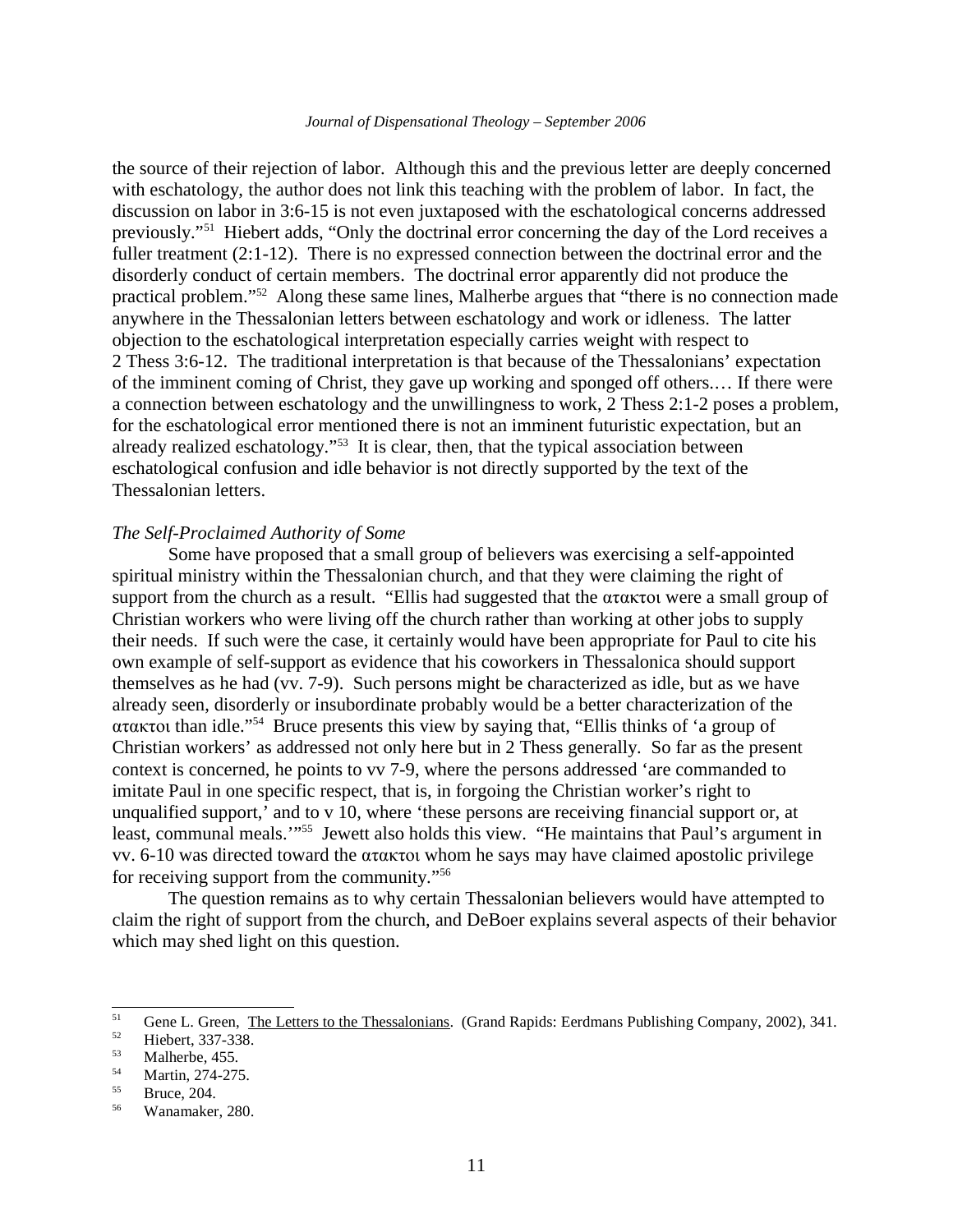The excitement of the disorderly brethren may very well have involved a grasping for positions of superiority and an assuming to give instruction and inspiration to the rest. In short, there is much to recommend the view that some of the Thessalonians had been infected with devious ideas about what constitutes true spirituality and a really mature Christian way. They had become enthusiasts and fanatics in spiritual matters, laying aside their ordinary earning of a living, and were devoting themselves to prophesying, edifying their fellow Christians, and ministering to the spiritual needs which, according to them, were being neglected. For this they expected to receive support from the congregation.<sup>57</sup>

This view gains support from the fact that some within the Thessalonian church were employing the spiritual gift of prophecy, and in his first letter the apostle Paul provided brief guidelines for the exercise and evaluation of such utterances. "Do not quench the Spirit; do not despise prophetic utterances. But examine everything carefully; hold fast to that which is good; abstain from every form of evil." (1 Thess. 5:19-22) Paul's treatment of the gift of prophecy here is certainly not as extensive as in his subsequent letter to the Corinthian church, but what must be recognized is that those exercising this prophetic gift would be seen as having a certain degree of authority even though they may not have been part of the official leadership of the church. Holmberg describes the situation in the following words:

The prophets, glossolalists and miracle workers are persons who have received a "charismatic," supernatural endowment from God. But we cannot with certainty maintain that this entails the exercise of any concrete leadership within the church, except possibly in the common act of worship. Acknowledgement of their supernatural gifts does not necessarily make them leaders of the church. We observe that Paul sets limits to the exercise of prophecy during the act of worship (1 Cor 14:29- 32), and, interestingly enough, the local prophecy is firmly placed under the apostle's authority (1 Cor 14:37-40). He does not seem to wish this charismatic endowment to be manifested in an extraordinary way of life, but exhorts all brothers "to aspire to live quietly, to mind your own affairs, and to work with your hands, as we charged you" (1 Thess 4:11). 2 Thess 3:6-12 may be interpreted as a criticism of the kind of exercise of charismatic authority within the local church that demands payment of the other members.<sup>58</sup>

Donfried concurs when he declares that, "The author of this letter is critical of a 'charismatic authority' being exercised by some in the congregation who are claiming that because of their self-claimed authority they are to be supported by others in the congregation."<sup>59</sup> By the time Paul wrote his second letter to the believers in Thessalonica, however, the prophetic utterances had gotten out of control and were causing confusion within the church. "Now we request you, brethren, with regard to the coming of our Lord Jesus Christ and our gathering together to Him, that you not be quickly shaken from your composure or be disturbed either by a spirit or a message or a letter as if from us, to the effect that the day of the Lord has come." (2) Thess. 2:1-2) The majority of biblical commentators<sup>60</sup> take the term "spirit" here to refer to prophetic utterances delivered by individuals within the church, and that these individuals were claiming the authority of divine revelation for their proclamations. A few believers were speaking as if from God, but the content of their message was contrary to the tradition which

<sup>&</sup>lt;sup>57</sup> Willis Peter DeBoer, <u>The Imitation of Paul</u>. (Amsterdam: J. H. Kok N. V. Kampen, 1962), 133.<br><sup>58</sup> Bongt Holmberg, Paul and Power. (Lund: Studentlitteratur, A.B. 1978), 159.

<sup>&</sup>lt;sup>58</sup> Bengt Holmberg, <u>Paul and Power</u>. (Lund: Studentlitteratur AB, 1978), 159.<br><sup>59</sup> Kerl Paul Donfried, Paul Thesselonice, and Early Christianity. (Grand Papi

<sup>59</sup> Karl Paul Donfried, Paul, Thessalonica, and Early Christianity. (Grand Rapids: Eerdmans Publishing Company, 2002), 63.

<sup>60</sup> For example, see Morris, Robertson (*Word Pictures*), and Vincent (*Word Studies*).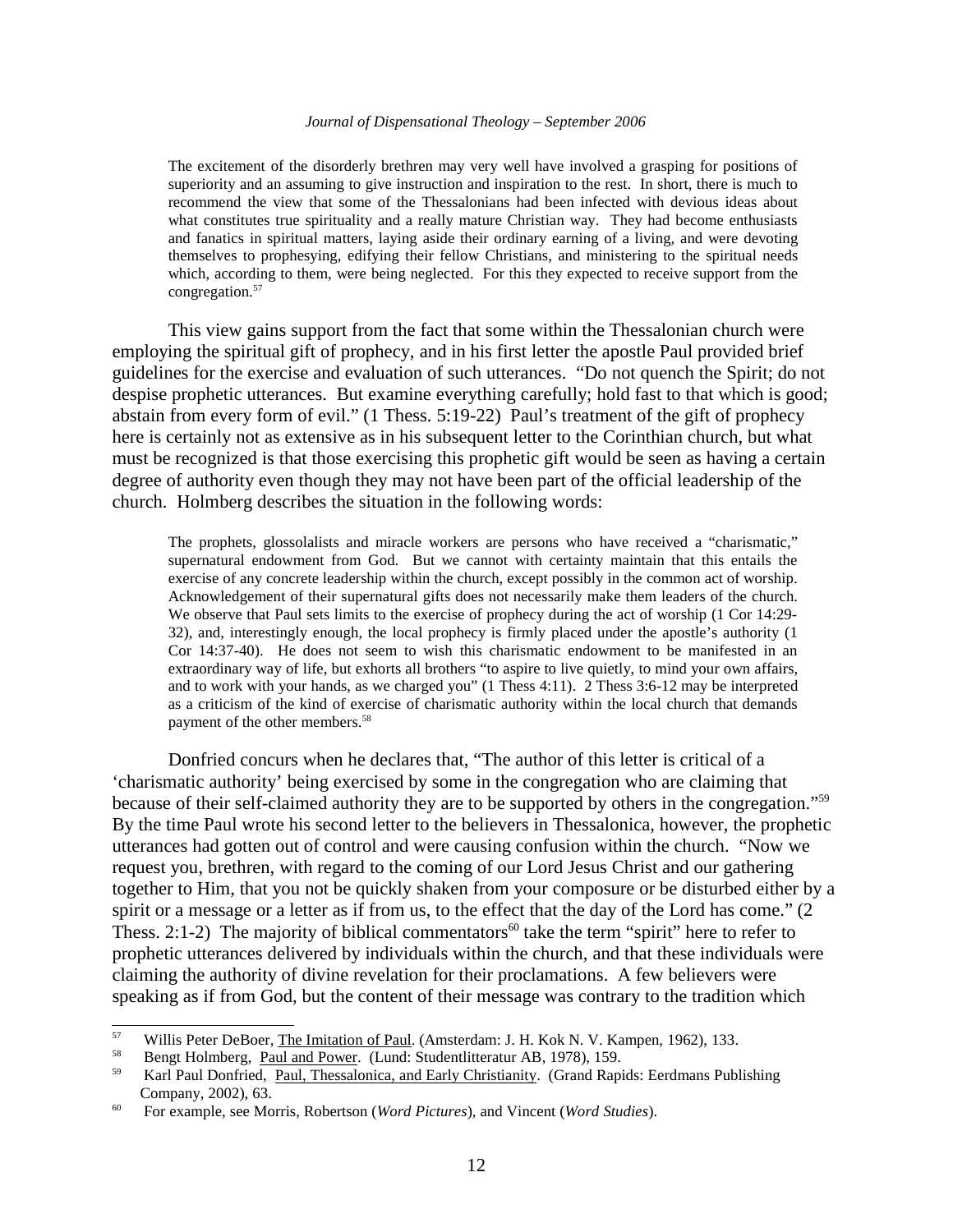Paul had given them concerning the second coming of Christ. These individuals had assumed a role which was more akin to that of the itinerant philosophers of that era. Malherbe explains this phenomenon of the first century:

Meddlesomeness was a common notion, as were the other terms he uses in 1 Thess 4:11-12, in the society at large in Paul's day. Philosophers were frequently accused of being busybodies. They could claim that they had given up their professions in order to better serve humanity in their teaching, but the slur that they were busybodies meddling in other people's affairs was constantly hurled at them. The persistence of this criticism is evident from the defensiveness with which it was insisted that the genuine philosopher is not a busybody (e.g., Epictetus, *Discourses* 3.22.97; cf. 1.21; Dio Chrysostom, *Oration* 21.2-3). Thus Paul uses a well-known term of opprobrium that was applied by his contemporaries to people who thought of themselves as representing higher values.<sup>61</sup>

Paul himself had made every effort to distance himself from such slurs. For example, when commenting on Paul's strong statement that he always worked at his trade when he was with the Thessalonians, Elias affirms that, "Paul and his coworkers may want to differentiate themselves from some itinerant philosophers who abuse their right to hospitality."<sup>62</sup> However, some members of the Thessalonian church were not maintaining this distinction but were emulating the pattern of the worldly philosophers.

Based on the descriptions given by the apostle Paul of the general situation in Thessalonica, as well as of the specific characteristics of the unruly believers, the view that they were assuming some self-appointed authority within the church does seem to fit the facts rather well. All seven characteristics of the unruly brothers which were outlined previously can be easily reconciled with this view, and it also seems to explain several aspects of the Thessalonian epistles which would otherwise remain disconnected. Again, however, since the apostle Paul does not provide explicit details of the situation, the biblical interpreter cannot be absolutely dogmatic about this issue. What is clear, however, is that assuming a connection between idleness and confusion over eschatology is by no means the only option for explaining the behavior of the unruly believers.

### **What Is Paul's Solution for Dealing with This "Unruliness?"**

By the time Paul wrote his second letter to the Thessalonians, the unruly brothers had already been admonished by the members of the church and yet they still persisted in their error. In Paul's second letter he outlined a new course of action that was intended to bring an immediate end to this particular problem. His solution consisted of two parts:

- 1. Church members are to "keep away" from the unruly (2 Thess 3:6, 14) while continuing to admonish them, and
- 2. The unruly brothers are to stop their meddlesome behavior and return to earning their living at their own business (2 Thess 3:12).

Paul declared, "Now we command you, brethren, in the name of our Lord Jesus Christ, that you keep away from every brother who leads an unruly life and not according to the tradition which you received from us" (2 Thess. 3:6). The term translated "keep away" is the

 $^{61}$  Malherbe, 453.

Elias, 321.